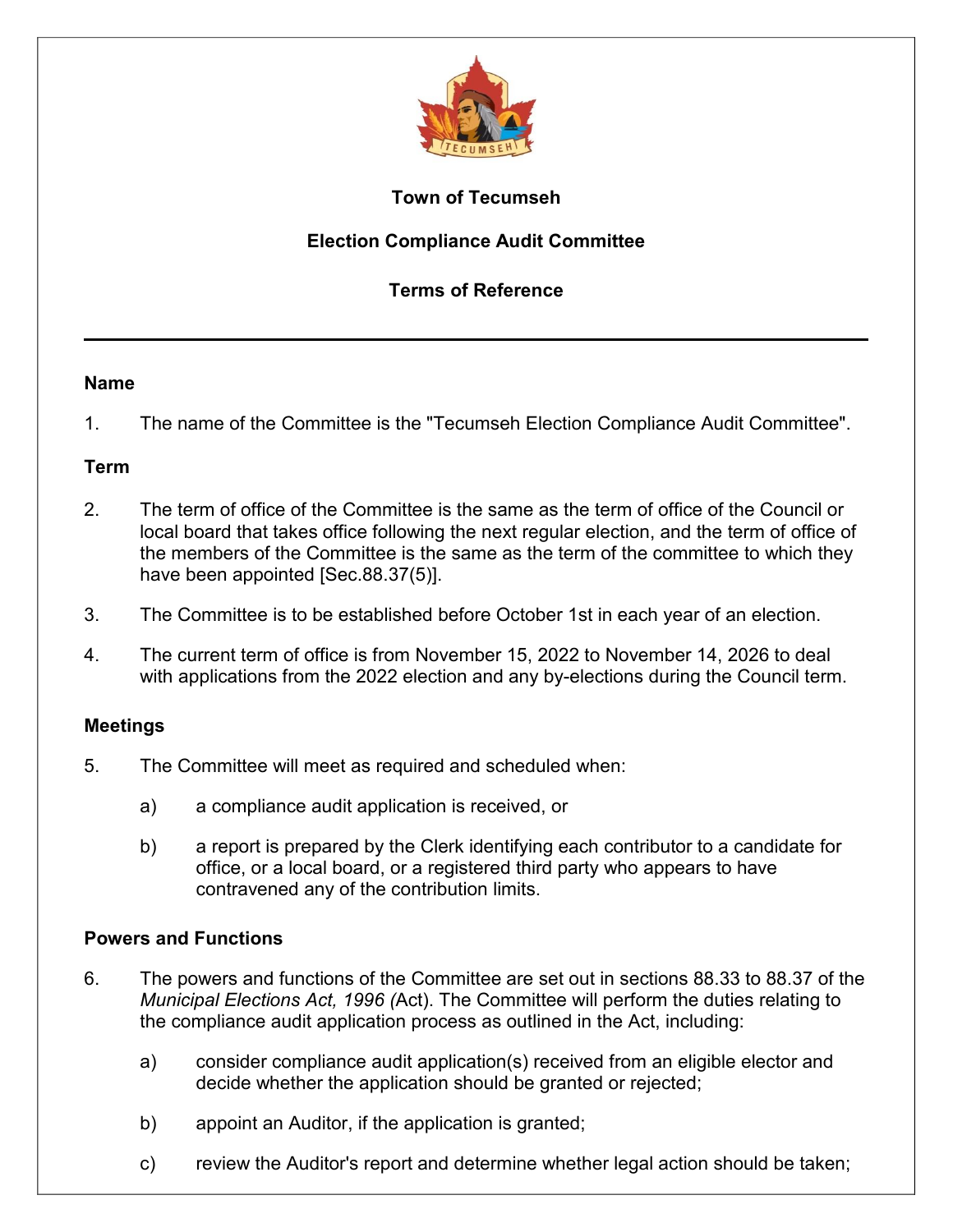- d) make a finding as to whether to recover the costs of conducting the compliance audit from the applicant, if the Auditor's report indicates there was no apparent contravention of the Act by the candidate relating to election campaign expenses and if there were no reasonable grounds for the application;
- e) consider the report prepared by the Clerk identifying each contributor to a candidate for office or on a local board who appears to have contravened any of the contribution limits under section 88.13 of the Act;
- f) consider the report prepared by the Clerk identifying each contributor to the registered third party who appears to have contravened any of the contribution limits under Section 88.13 of the Act;
- g) consider and decide whether to commence a legal proceeding against a contributor for an apparent contravention.

## **Composition**

- 7. The Committee will be composed of not less than three [3] members but not more than seven [7] members, preferably drawn from the following:
	- a) accounting and audit accountants or auditors with experience in preparing or auditing the financial statements of municipal candidates;
	- b) academic college or university professors with expertise in political science or local government administration;
	- c) legal; and/or
	- d) other individuals with knowledge of the campaign financing rules of the Act.

### **Ineligibility**

8. Employees or officers of the Town of Tecumseh, Members of its Council and any candidates, in the 2022 election for which the Committee is established; or in any byelection during the term of Council; and any persons who are registered third parties in the municipality are ineligible to be appointed as a member of the Committee pursuant to Subsection 88.37(2) of the Act.

### **Selection of Members**

- 9. Administration may contact the membership of the Institute of Chartered Accountants of Ontario, the Law Society of Upper Canada, the University of Windsor and St. Clair College to solicit interest from members or faculty to sit on the Committee. Information will also be placed on the Town's website and social media.
- 10. All applicants will be required to complete a Committee Application Form together with a letter of interest, curriculum vitae and/or resume outlining their qualifications and